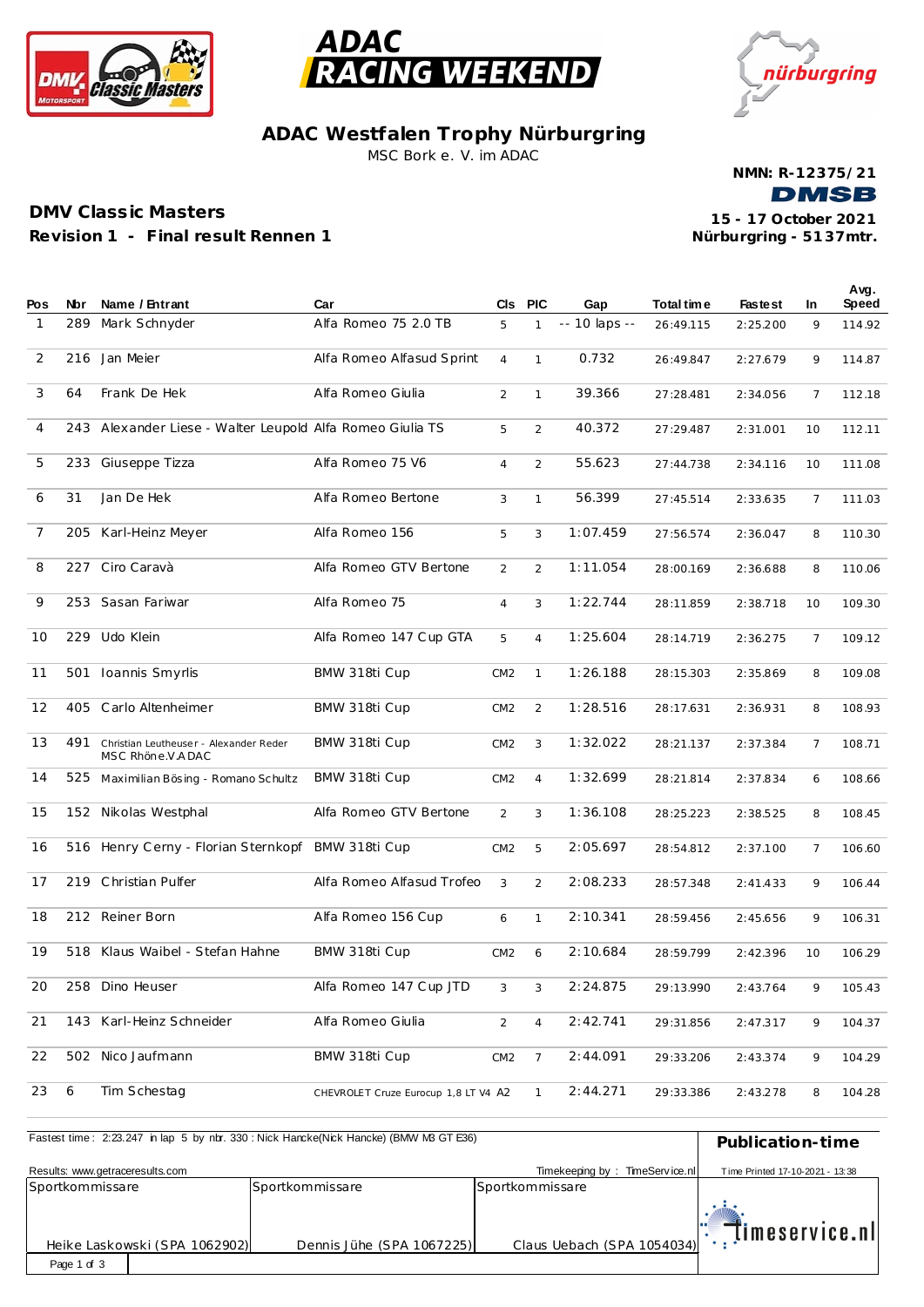



nürburgring

**ADAC Westfalen Trophy Nürburgring** MSC Bork e. V. im ADAC

**NMN: R-12375/21 DMSB** 

## **DMV Class ic Masters Revision 1 - F inal result Rennen 1**

**Nürburgring - 51 37mtr. 15 - 17 October 2021**

| Pos | Nbr | Name / Entrant                    | Car                                  |                 | CIS PIC        | Gap                | Total time | <b>Fastest</b> | In.            | Avg.<br>Speed |
|-----|-----|-----------------------------------|--------------------------------------|-----------------|----------------|--------------------|------------|----------------|----------------|---------------|
| 24  | 7   | Robin Renz                        | CHEVROLET Cruze Eurocup 1,8 LT V4 A2 |                 | $\overline{2}$ | -- 9 laps --       | 26:55.690  | 2:45.595       | 8              | 103.01        |
|     |     |                                   |                                      |                 |                |                    |            |                |                |               |
| 25  | 203 | Martin Müller                     | Alfa Romeo 156                       | 6               | 2              | 1.262              | 26:56.952  | 2:50.584       | 8              | 102.93        |
| 26  | 4   | Dirk Ehlebracht                   | CHEVROLET Cruze Eurocup 1,8 LT V4 A2 |                 | 3              | 10.203             | 27:05.893  | 2:46.015       | $\overline{7}$ | 102.36        |
|     |     |                                   |                                      |                 |                |                    |            |                |                |               |
| 27  | 296 | Lutz Biedermann                   | Alfa Romeo 75 2,0 TS                 | 6               | 3              | 11.890             | 27:07.580  | 2:50.581       | $\overline{7}$ | 102.26        |
| 28  | 2   | Roman Holzner                     | CHEVROLET Cruze Eurocup 1,8 LT V4 A2 |                 | $\overline{4}$ | 15.198             | 27:10.888  | 2:46.681       | 8              | 102.05        |
| 29  | 9   | Marco Bedrich                     |                                      |                 |                | 27.956             |            |                |                |               |
|     |     |                                   | CHEVROLET Cruze Eurocup 1,8 LT V4 A2 |                 | 5              |                    | 27:23.646  | 2:48.746       | 8              | 101.26        |
| 30  | 11  | Thomas Eckert                     | CHEVROLET Cruze Eurocup 1,8 LT V4 A2 |                 | 6              | 32.469             | 27:28.159  | 2:48.477       | 8              | 100.98        |
| 31  | 351 | Dirk Schlau                       | <b>BMW 325i E36</b>                  | CM4             | $\mathbf{1}$   | 55.281             | 27:50.971  | 2:50.285       | 9              | 99.60         |
|     |     |                                   |                                      |                 |                |                    |            |                |                |               |
| 32  | 477 | Andreas Roloff - Carsten Rohrbeck | BMW 318ti Cup                        | CM2             | 8              | 57.106             | 27:52.796  | 2:49.571       | 9              | 99.49         |
| 33  | 504 | Nils Jenschur                     | BMW 318ti Cup                        | CM2             | 9              | 58.164             | 27:53.854  | 2:49.677       | 9              | 99.43         |
|     |     |                                   |                                      |                 |                |                    |            |                |                |               |
| 34  | 21  | Noah-Gabriel Vogler               | CUPRA Ibiza V1 Cup                   | A1              | $\mathbf{1}$   | 58.508             | 27:54.198  | 2:49.273       | 9              | 99.41         |
| 35  | 528 | Andreas Jürgens                   | BMW 318ti Cup                        | CM2             | 10             | 1:09.567           | 28:05.257  | 2:51.096       | 9              | 98.76         |
|     |     |                                   |                                      |                 |                |                    |            |                |                |               |
| 36  | 529 | Martin Knof                       | BMW 318ti Cup                        | CM2             | 11             | 1:12.544           | 28:08.234  | 2:52.059       | 9              | 98.58         |
| 37  | 18  | Claus Gramlich                    | CHEVROLET Cruze Eurocup 1,8 LT V4 A2 |                 | $\overline{7}$ | 1:13.442           | 28:09.132  | 2:53.166       | 8              | 98.53         |
|     | 17  | Marco Chianese                    |                                      |                 |                | 1:20.630           |            |                |                |               |
| 38  |     |                                   | CHEVROLET Cruze Eurocup 1,8 LT V4 A2 |                 | 8              |                    | 28:16.320  | 2:54.391       | 9              | 98.11         |
| 39  | 505 | Bernd Totzauer                    | BMW 318ti Cup                        | CM2             | 12             | 1:29.282           | 28:24.972  | 2:54.704       | 9              | 97.61         |
| 40  | 101 | Jacek Kowalski                    | Alfa Romeo Giulia                    | 2               | 5              | 1:44.940           | 28:40.630  | 3:02.900       | 9              | 96.73         |
|     |     |                                   |                                      |                 |                |                    |            |                |                |               |
| 41  | 24  | Pascal Fiedler                    | CUPRA Ibiza V1 Cup                   | A1              | 2              | 1:45.496           | 28:41.186  | 2:55.871       | 5              | 96.70         |
| 42  | 5   | Patrick Huber                     | CHEVROLET Cruze Eurocup 1,8 LT V4 A2 |                 | 9              | 1:45.835           | 28:41.525  | 2:56.329       | 5              | 96.68         |
|     |     |                                   |                                      |                 |                |                    |            |                |                |               |
| 43  | 31  | Alexander Sailer                  | CUPRA Leon MKII DSG                  | A <sub>3</sub>  | $\mathbf{1}$   | 1:52.423           | 28:48.113  | 2:57.143       | 3              | 96.31         |
| 44  | 154 | Walter Heidtmann                  | Alfa Romeo Giulia Sprint GT 1        |                 | $\mathbf{1}$   | 2:43.836           | 29:39.526  | 2:52.182       | 5              | 93.52         |
|     |     |                                   |                                      |                 |                |                    |            |                |                |               |
| 45  | 8   | David Stein                       | CHEVROLET Cruze Eurocup 1,8 LT V4 A2 |                 | 10             | $- - 7$ laps $- -$ | 21:48.981  | 2:48.717       | 7              | 98.89         |
| 46  |     | 330 Nick Hancke                   | BMW M3 GT E36                        | CM <sub>6</sub> | $\mathbf{1}$   | -- 6 laps --       | 16:50.992  | 2:23.247       | 5              | 109.75        |

| Fastest time: 2:23.247 in lap 5 by nbr. 330: Nick Hancke(Nick Hancke) (BMW M3 GT E36) | Publication-time                                  |                            |                            |  |
|---------------------------------------------------------------------------------------|---------------------------------------------------|----------------------------|----------------------------|--|
| Results: www.getraceresults.com                                                       | TimeService.nl<br>Time Printed 17-10-2021 - 13:38 |                            |                            |  |
| Sportkommissare                                                                       | Sportkommissare                                   | Sportkommissare            |                            |  |
| Heike Laskowski (SPA 1062902)                                                         | Dennis Jühe (SPA 1067225)                         | Claus Uebach (SPA 1054034) | $\mathbb{T}$ imeservice.nl |  |
| Page 2 of 3                                                                           |                                                   |                            |                            |  |